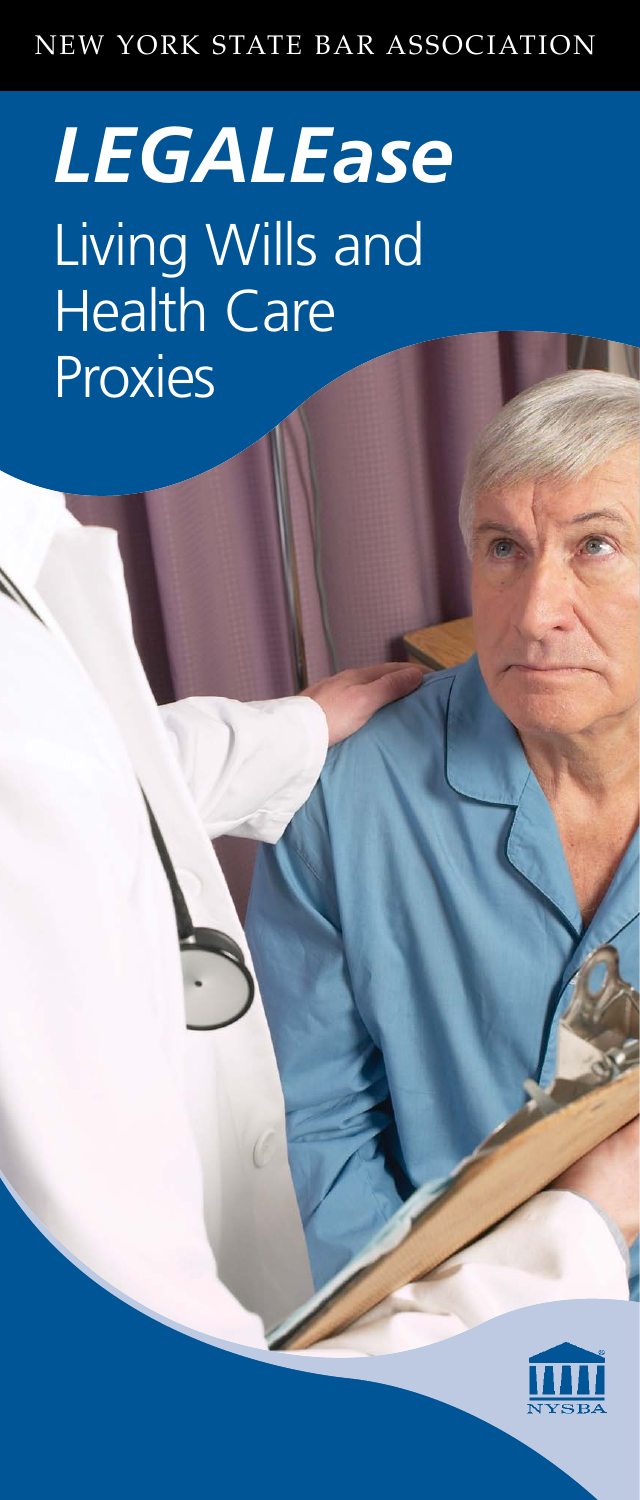#### **Introduction**

Today's advanced medical technology may result in the possibility of being subjected to various invasive medical procedures, particularly life support systems, which may serve no purpose other than to prolong the process of dying. But each of us has the right to state our wishes in this regard, now, while we are still in command of our faculties and when our judgment is not challenged. This statement of your wishes can be made most effectively through two documents: A 'Living Will' and a 'Health Care Proxy.'

This pamphlet describes the background and the purpose of these two documents, and how they can affect the implementation of your wishes.

## **What is a Health Care Proxy?**

A Health Care Proxy is a document which allows you, as a competent adult, to appoint another person as an "agent" to make decisions for you regarding your health care in the event you lose your decision-making capacity or the ability to understand and appreciate the nature and consequences of health care decisions. The Proxy can be general and apply to all medical decisions, or it can impose limitations and spell out specific instructions. Some states may limit its applicability in certain situations.

## **Is the Health Care Proxy recognized in New York?**

Yes. Public Health Law (Section 2980 et seq.) specifically recognizes the Health Care Proxy and establishes a procedure to allow you (the "principal") to appoint someone you trust, often a family member or a close friend, to make decisions about your health care treatment on your behalf if you are no longer able to do so.

## **When does the appointment of the Health Care Proxy become effective?**

Your agent's authority to make health care decisions under the law is activated upon a determination by your attending physician, to a reasonable degree of medical certainty, that you have sustained loss of your capacity to make such health care decisions. Your health care agent cannot act under the Proxy until such determination has been made.

## **Can your health care agent make all medical decisions for you when authorized to act?**

Yes. Your agent can make decisions in accordance with your wishes, including your religious and moral beliefs, if known to your agent, or, if your agent does not know your views, in accordance with your best interests. However, in regard to the administration of artificial feeding (nutrition or hydration), your agent must have specific knowledge of your wishes, otherwise the agent has no authority to make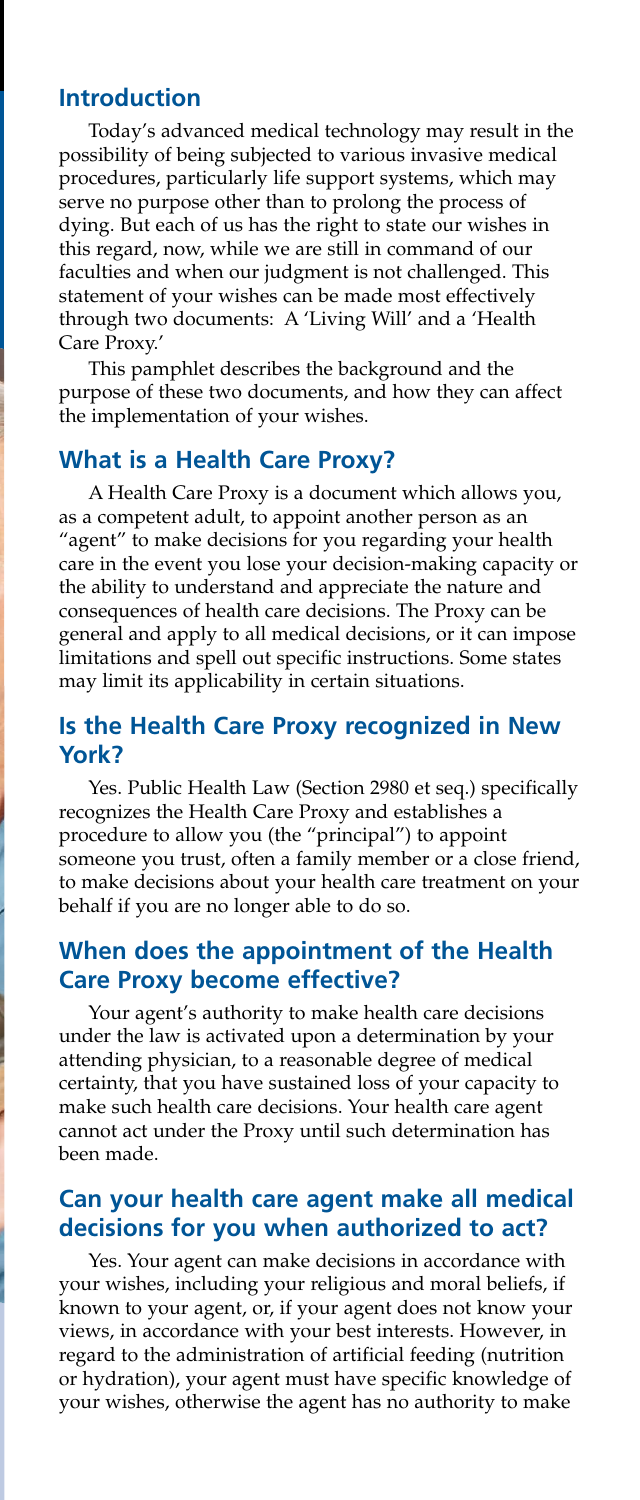decisions regarding these procedures. You should express your views on these matters — just as to other questions in your Living Will, or in the Proxy itself. While your views on this subject could also be expressed orally, because of the "clear and convincing evidence" rule, it is better to put them in writing. It is important to discuss your views and wishes with your agent and the attorney drafting the advance directives.

## **When does the health care agent have the authority to decide to withhold or withdraw life-sustaining treatment?**

Your agent's power to make such a decision comes into effect only after your attending physician and a second physician give written opinions that you lack medical decision-making capacity. If you are hospitalized and lack of capacity results from mental illness, then the second opinion must be that of a qualified psychiatrist. In certain other cases the second opinion must be that of another relevant specialist.

## **Can you appoint more than one person to act as agent at the same time?**

No. The New York State Department of Health has stated that each person can appoint only one agent. While it is not clear that the statute was intended to have this result, most commentators have concluded that the statute precludes more than one agent acting at the same time, and recommend that only one person be authorized to act. The statute does allow for the appointment of an alternative agent, and you can and should provide in the Proxy for another person to act if the person you have appointed is unable, unwilling or unavailable to act as your health care agent.

## **When does the Health Care Proxy expire?**

Unless you indicate otherwise, the Proxy will remain in effect until your death. If you wish, you can state a date, or the occurrence of any condition, on which to terminate the Proxy.

#### **Are witnesses necessary?**

Yes. You as principal should sign the Health Care Proxy in the presence of two witnesses, who must also sign and give their names and addresses. In fact, the New York statute requires that the witnesses state that the principal appeared to execute the Proxy willingly and free from duress. In New York, the person designated as agent or alternate agent may not act as a witness, and special witness requirements apply in health care facilities. Note that some states (not New York) require notarization as well as witnesses. Also, some states bar certain persons from acting as witnesses, and some states require a statement that the witnesses knew the principal.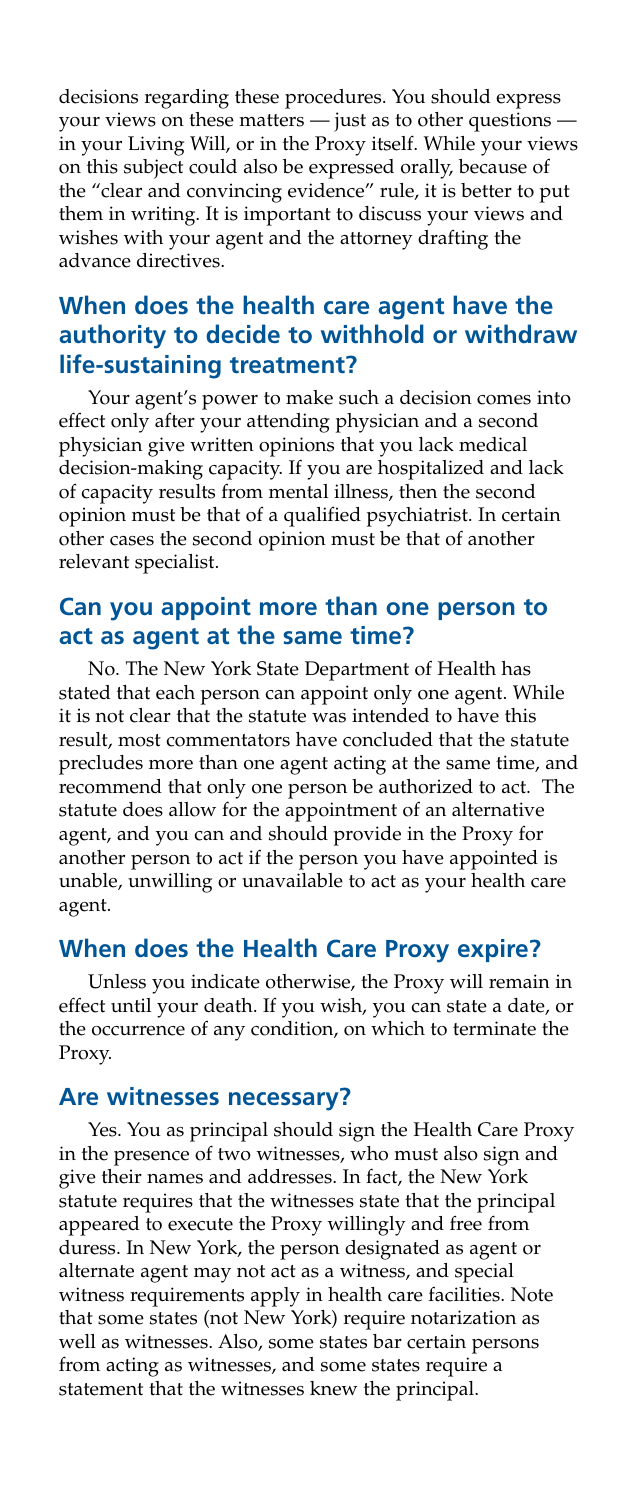It is also good practice to have two independent witnesses to the execution of your Living Will, if that is a document separate from your Health Care Proxy.

#### **What is a Living Will?**

A Living Will is a legal document in which you, as an adult who is now competent, can state your wishes regarding your future health care. It is used by those persons who want to express their feelings about the withholding or the withdrawing of life-sustaining treatment that prolongs the process of dying. Many persons want to make clear their objection to unwanted medical measures in advance; others wish to state that they favor administration of life-sustaining measures.

The Living Will is intended to anticipate the situation wherein you might be in an incurable or an irreversible mental or physical condition, with no reasonable expectation of recovery. Your instructions are usually intended to apply if you are in any of the following states:

(a) a terminal condition;

(b) permanent unconsciousness (persistent vegetative state); or

(c) conscious but with irreversible brain damage and will never regain the ability to make decisions and/or express your wishes.

The Living Will can also be used to provide for any expression whatsoever of your wishes as to health care and treatment. A Living Will is sometimes called an Advance Directive for Health Care, or a Health Care Declaration.

## **What is the basis in law for allowing a Living Will?**

The common law has long recognized that a competent adult has the right to determine what will be done to the person or body, including the right to accept or decline medical treatment. This is known as the right of selfdetermination. Included in this right is the right to accept or decline medical treatment. Although there are certain limited exceptions when this right cannot be exercised (as, for example, for protection of minor children, or to prevent or assist suicide), the general rule is to allow each person the right of self-determination. Courts have held that these expressed wishes of a competent adult should be honored even when he or she is no longer competent. In the *Cruzan*  case, the Supreme Court of the United States stated in 1990 that a competent person has a liberty interest under the Due Process Clause of the Constitution in refusing medical treatment.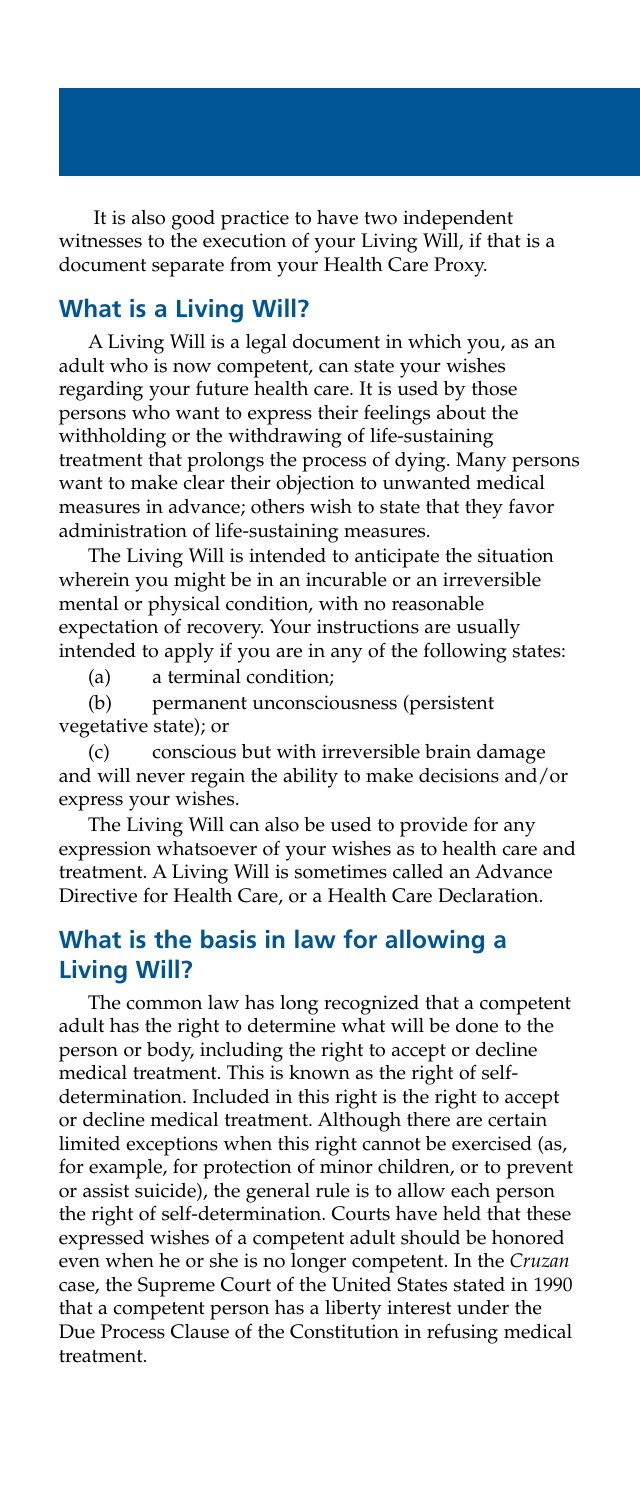#### **Is a Living Will recognized in New York?**

Yes. The highest Court in New York has held that a patient's right to decline treatment is guaranteed by the common law. Although New York does not have a specific statute recognizing Living Wills, as do most other states and the District of Columbia, the Courts in New York have upheld those expressions of intent that meet the test described below. Furthermore, the Supreme Court of the United States stated in the *Cruzan* case that the rights of individuals who declared in writing their objections to lifesustaining treatment would be upheld.

#### **What is the test that must be met?**

In New York, it is necessary that your wishes be established by "clear and convincing proof"; that is, it must be shown that a person who has become incompetent had previously given clear and unequivocal instructions that he or she wanted life-sustaining measures to be terminated. In *Matter of O'Connor*, the N.Y. Court of Appeals in 1988 held that the patient's statements about not being maintained on artificial life support systems were too unspecific and casual so as to constitute "clear and convincing proof that the patient had made a firm and settled commitment, while competent, to decline this type of medical assistance under circumstances such as these." The right of the state to impose such a strict test has been upheld by the Supreme Court in *Cruzan*.

To meet this "clear and convincing" proof test, your wishes must be expressed clearly and unequivocally. Although your wishes may be stated orally, and might be proven by testimony of conversations, those wishes which are expressed in writing are much more convincing and, therefore, preferable. The Living Will is the ideal document to express your wishes.

#### **How specific should you be in your Living Will?**

Your Living Will should express your general wishes but it should also be as specific as reasonably possible. If you have definite desires or preferences as to medical treatment under certain circumstances, it is important to spell them out both in the document itself and in discussions with your health care agent and physician. This corroboration of written and oral evidence helps ensure that your wishes and values will be respected when you can no longer make such judgments on your own behalf. Some examples of specific matters that you should cover are your wishes concerning:

- (a) artificial nutrition and hydration,
- (b) cardiac resuscitation,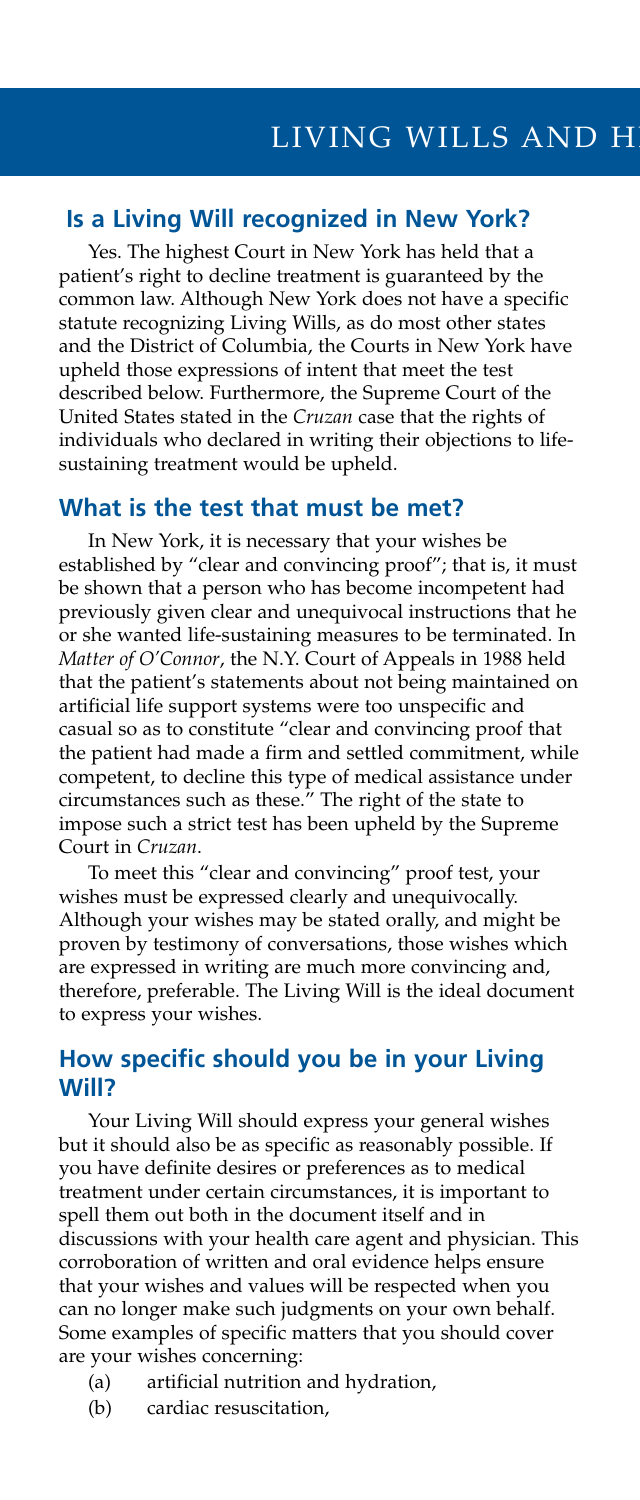## EALTH CARE PROXIES

- (c) mechanical respiration,
- (d) antibiotics,
- (e) pain medicine, etc.

It is especially important to be specific about artificial nutrition and hydration (tube feeding) since many statutes differ significantly with respect to this issue. You may also want to authorize the issuance of a DNR (Do Not Resuscitate) Order by your physician. Avoid using terms such as "heroic measures" or "extraordinary treatments."

## **Should you execute both a Living Will and a Health Care Proxy?**

Yes. The Living Will is an expression of your attitudes and wishes about your health care. This instrument is especially important if you do not have a person to appoint as your Health Care Proxy, or if the person you have appointed is not available. The Health Care Proxy is important because it names the agent you select to make decisions on your behalf if you cannot do so. You will want to have your health care agent communicate the views expressed in the Living Will to your physician to be sure the physician understands your wishes.

In New York State, the Health Care Proxy is statutorily recognized. By specifically providing in the Health Care Proxy statute that a person can specify his or her wishes in a separate document, it appears that the New York legislation invites persons to also write a Living Will.

#### **How many copies should you sign?**

You may execute more than one original copy of the Health Care Proxy, although the New York State Department of Health has advised that photocopies are acceptable. Originals or photocopies may be given to your physician, your health care agent, your alternate agent, your attorney or other advisor, close family members, and, of course, one for yourself.

As to the Living Will, you may also execute more than one copy, and should provide originals or photocopies to the same individuals. It is recommended that you carry a wallet card giving information about the existence and location of your Health Care Proxy and Living Will.

If you have executed a Health Care Proxy, it may not be necessary to give your physician a copy of the Living Will. But you will want to have your health care agent communicate the views expressed in the Living Will to your physician to be sure the physician understands your wishes. If your physician or the hospital questions that the agent is acting contrary to your wishes, the agent could then show that your wishes were expressed to the agent in your Living Will.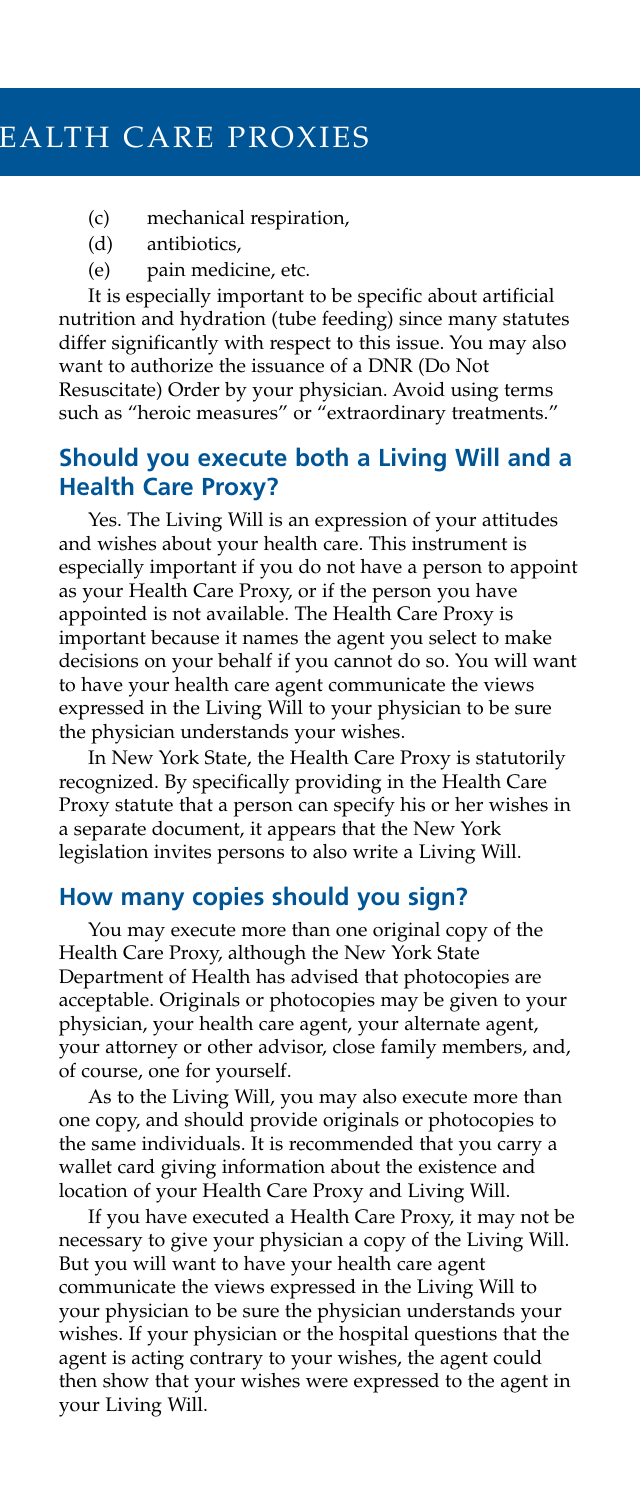## **What if you change your mind and want to revoke or change your Living Will or Health Care Proxy?**

Periodic reviews are important to ensure that the documents you have signed are still in accord with your wishes. You can modify or revoke your Living Will or Health Care Proxy or appoint a different agent at any time, by destroying the document or by executing a new one.

You should also notify your agent, your attorney, your physician or any other health care provider, and anyone else who has a copy of your change or revocation. You should notify each of these parties of your change or revocation both verbally and in writing. Keep a record of who has copies of existing documents to make revocation or amendment easier.

#### **What if you move?**

Generally, the "clear and convincing proof" standard in New York is among the strictest of all the states, and documents signed here should be effective as proof of your wishes in other jurisdictions. To be sure, check locally in your new residence, because different states have different rules and standards and requirements for execution.

In any event, take with you all documents which you have executed, since they show your wishes and intentions. In New York, if a Health Care Proxy or similar document from another state complies with the laws of that state, it will be honored in New York. Correspondingly, most states generally consider valid and will accept documents properly executed in another state. Even if you do not move, if you spend any significant amount of time in another state you should have documents which comply with the laws of that state.

## **Will other documents be helpful to ensure your wishes are carried out?**

Yes. You should consider having a Durable Power of Attorney for property management so that your agent has power to provide funding for medical care and treatment. The agent appointed may, but need not be, the person who is the health care agent in your Proxy. Your Health Care Proxy should not be combined with your Power of Attorney. New York law requires separate documents for the Health Care Proxy and Durable Power of Attorney.